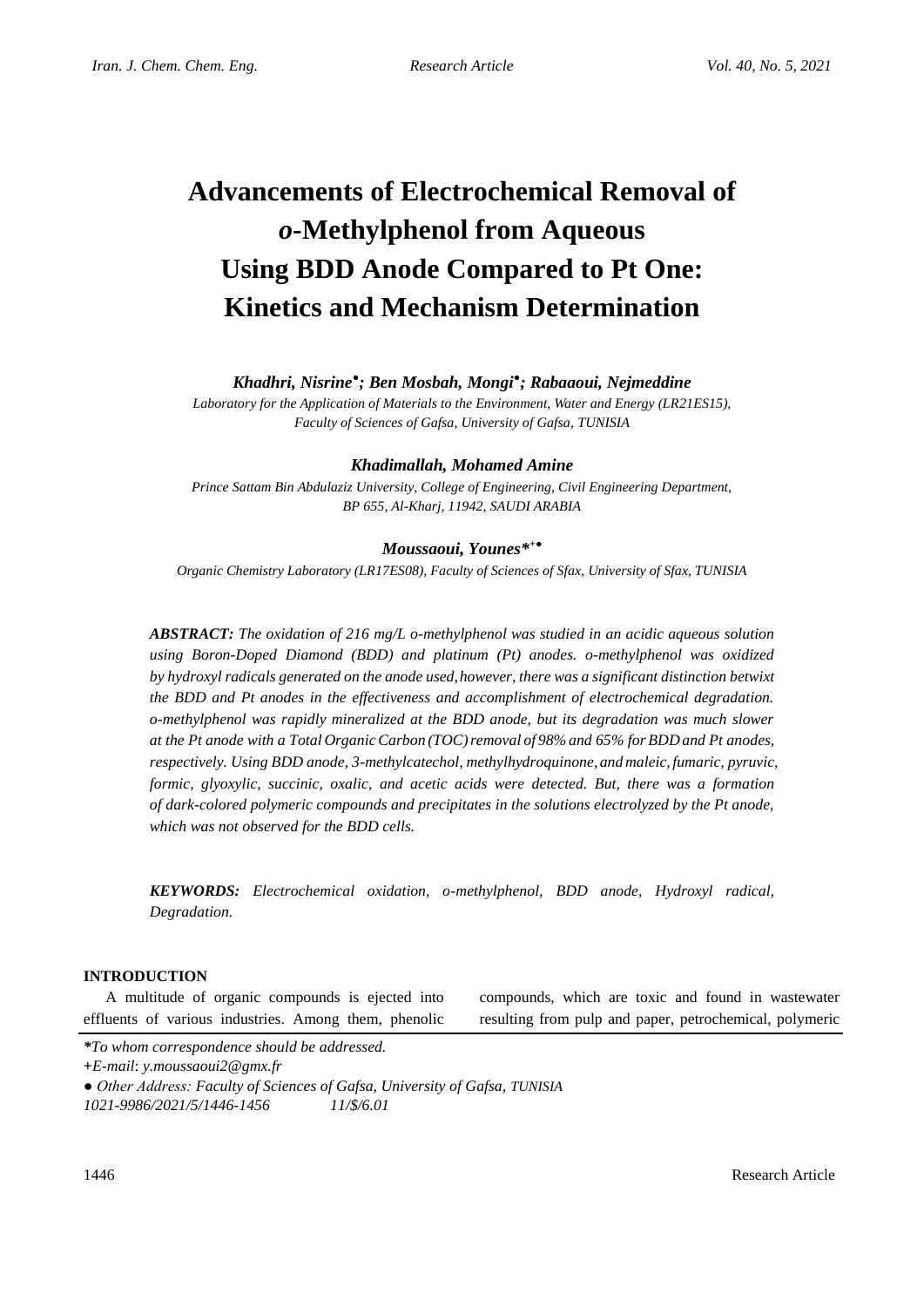resin, and pharmaceutical industries, oil refineries, coal mines, etc...[1-6]. *o*-methylphenol is an isomeric phenol with a methyl substituent at the ortho position relative to hydroxyl group. It is widely used, especially in the manufacture of synthetic resins, herbicides, and various aromatic compounds. In addition to being a highly toxic and potential carcinogen, *o*-methyl phenol causes, even at very low concentration, adverse effects on the central nervous system, cardiovascular system, lungs, kidney, and liver resulting in CNS depression [4]. With toxicity and cancerogenic raised, cresols surfactants are even more toxic than the phenol [7]. Thus, the environmental protection agency has classified *o*-methylphenol as a pollutant of group C (possible human carcinogens) [8]. In order to treat these toxic effluents, several papers have reported the disposal of cresols from waters by photocatalysis with  $TiO<sub>2</sub>/UV$  [4,9,10]. The Fenton's reagent  $(H<sub>2</sub>O<sub>2</sub>/Fe<sup>2+</sup>)$  only achieves a 42% degradation, this has been explained by the production of acetic and oxalic acids as major by-products that form complexes with  $Fe<sup>3+</sup>$ ions, which are hardly destroyed under these conditions [11]. In this regard, total degradation of these complexes is achievable using the solar photoelectro-Fenton method [12-16]. For example, *Valsania et al.* [17] described the degradation of 7 10<sup>-7</sup>mol of  $o$ -,  $m$ - and  $p$ -cresol by reaction with ozone. They have denoted that the mechanism takes place in three stages, the first stage corresponds to the opening of the cycle, followed by the establishment of many intermediates, and the last stage generates stable products mainly oxalic and malonic acids. Moreover, the methyl group undergoes no oxidation during the degradation process of cresols[17]. In contrast, electro-Fenton oxidation of *m*-cresol using $Ti/SnO<sub>2</sub> - Sb<sub>2</sub>O<sub>5</sub> - IrO<sub>2</sub>$  as anode generated two cyclic organic intermediates and several carboxylic acids [18]. *Rajkumar* and *Palanivelu* [19] used a cell involving  $Ti/TiO_2-RuO_2-IrO_2$  as anode and graphite as cathode for the degradation of cresols; they showed that this system gives low efficiency even in an alkaline medium. In this way, to handle organic pollutants many materials were used as anode, such as platinum [20,21], Lead peroxide  $[9,21-25]$ , IrO<sub>2</sub>  $[26,27]$ , Ti/MnO<sub>2</sub>  $[28]$ ,  $Ti/SnO<sub>2</sub>$  [29] and BDD [25,30-33].

For the first time, the BDD electrode appeared in electrochemistry within the works of *Pleskov et al.* [34]. Since then, many authors are so interested in a big variety of modal compounds eligible for being oxidized with

this electrode. Due to its characteristics: being quite stable, having a wide potential window for water discharge, and its minimal toxicity [23,30,31,35,36], the BDD electrode is a promising candidate for its use in the handling of organic wastewater [23,25,30-40]. In the same context, the Pt anode was largely used in electrochemistry for its excellent catalytic properties [20,35], and particularly for the degradation of halogenated aromatic compounds [20,41-43]. The use of these two electrodes in electrooxidation of organics has received great attention, and the oxidation of organics is performed *via* hydroxyl radicals that are engendered on the electrode surface from water discharge (Eq. (1)) [20,44,45].

$$
M + H_2O \rightarrow M(^{\bullet}OH) + H^+ + e^-
$$
 (1)

For studying the effect and the optimization of parameters, which influence the electrochemical efficiency of the removal rate of pollutants, two approaches can be used: One Factor-at-a-Time (OFAT) and Design of Experiment (DOE) methodologies. OFAT approach consists of examining one parameter while holding all other parameters constant [46,47]. However, DOE approach implies the interaction between the studied parameters[47]. Although the OFAT approach requires more time and reagents than that of DOE, it remains a very adequate approach for the kinetic study. In this context, many works report the optimization of the parameters of degradation of pollutants by the DOE methodology [46-50]. In the present research, OFAT approach was used to study the degradation of *o*-methylphenol and the degradation of its aqueous solution by the anodic oxidation using BDD and Pt electrodes. A 216 mg/L solution of this pollutant was treated to follow the evolution of aromatic intermediates and carboxylic acids formed during the degradation process.The decay kinetics of *o*-methylphenol and the progress of by-products were followed by chromatographic techniques, allowing the proposal of a reaction pathway for *o*-methylphenol degradation.

## **EXPERIMENTAL SECTION** *Chemicals*

Sodium sulfate (Na<sub>2</sub>SO<sub>4</sub>, ACS reagent,  $\geq$ 99.0%), *p*-hydroxybenzoic acid ((*p*-HBA), C<sub>7</sub>H<sub>6</sub>O<sub>3</sub>, Reagent Plus, ≥99%), sulfuric acid (H2SO4,ACS reagent, 95.0-98.0%), and *o*-methylphenol  $(C_7H_8O,$  ReagentPlus,  $\geq$ 99%) were supplied by Sigma-Aldrich.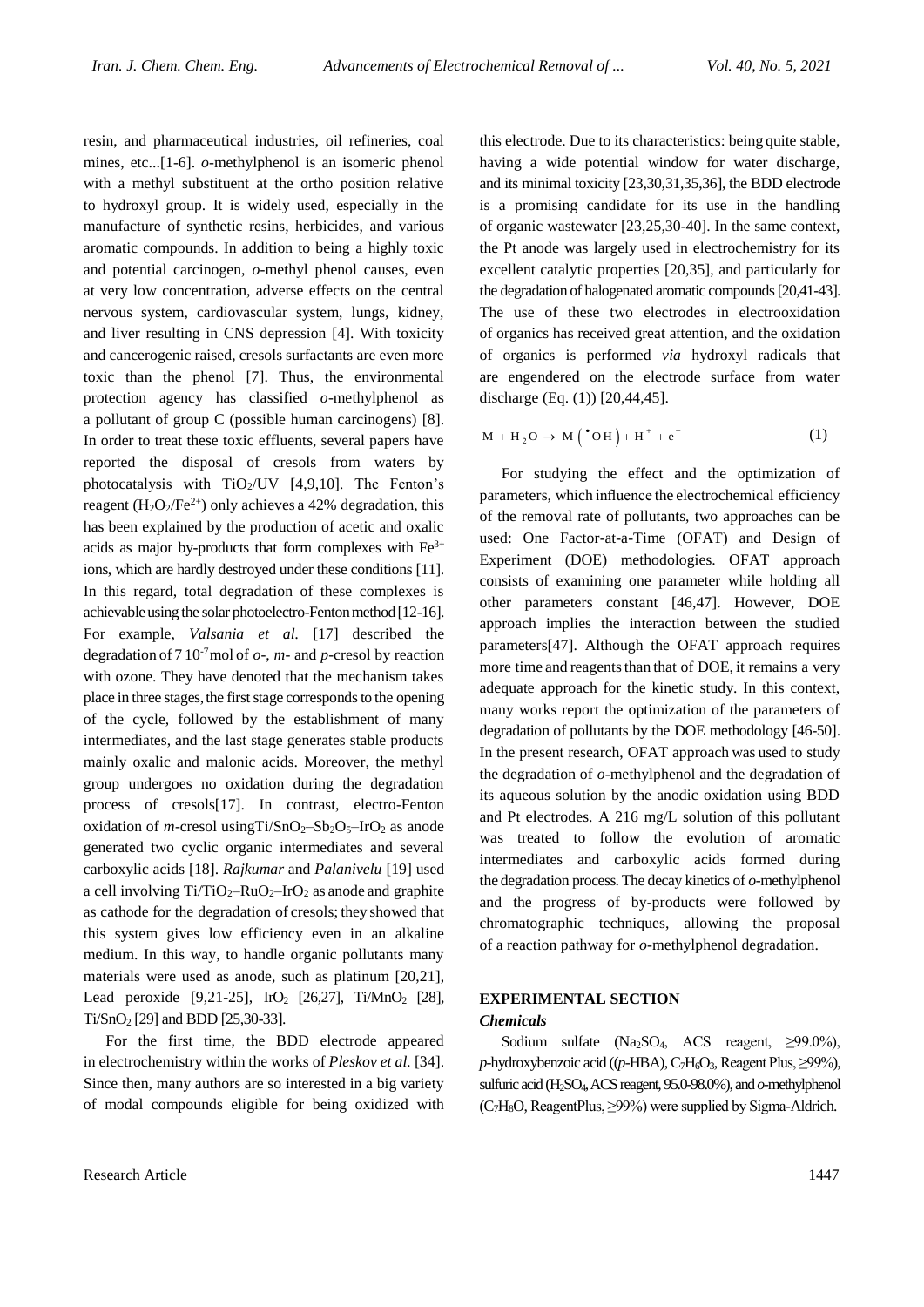#### *Electrolysis of o-methylphenol solutions*

BDD electrode supported by monocrystalline silicon and p-doped, with a thickness of 2.8 µm, was provided by Neocoat Switzerland.

Oxidation experiments were conducted at galvanostatic mode using BDD or Pt electrodes as anode and stainless steel sheet as a cathode. All electrodes were flat and rectangular with a geometric area of 10  $\text{cm}^2$ (2.5cm×4cm) and the gap was about 2 cm. The electrolysis of *o*-methylphenol (216 mg/L) solution was carried out at constant current density equals 60mA cm-2 in a thermostated cylindrical cell containing a 250 mL solution and stirred magnetically.Electrolysis was done with 7.1 g/L of Na<sub>2</sub>SO<sub>4</sub>as electrolyte and at pH=4. The temperature was kept at room temperature  $(25\pm2^{\circ}C)$ . The distance between the two electrodes was 2 cm. The samples were withdrawn during electrolysis at pre-set time intervals to assess the concentration decay of *o*-methylphenol, as well as the degradation degree of treated solutions.

For the kinetic study, the concentration of *o*-methylphenol was monitored every 60 min during the electrolysis by withdrawing 1 mL samples of the solution from the reactor. These samples were filtered through a Millipore syringe filter of 0.20 μm and analyzed by High-Performance Liquid Chromatography (HPLC). The kinetic rate constant of the reaction between hydroxyl radicals (•OH) and *o*-methylphenol was obtained using a competitive kinetic method in the presence *p*-hydroxybenzoic acid (*p*-HBA) with a well known absolute rate constant  $(k_{abs(p-HBA)} = 1.63$  x  $10^9 \text{ M}^{-1}\text{s}^{-1}$  [51]. Thus, an equimolar mixture (0.05 mmol/L) of *o*-methylphenol and *p*-HBA was electrolyzed at room temperature and pH=4, using 7.1 g/L of  $Na<sub>2</sub>SO<sub>4</sub>$  as electrolyte. The evolution of this mixture was monitored by HPLC every 60 min during treatment. The graphic representation of Ln[ $o$ -methylphenol]<sub>0</sub>/[ $o$ -methylphenol]<sub>t</sub>) versus  $Ln([p-HBA]_0/[p-HBA]_t)$  provide a straight line whose slope corresponds to  $k_{\text{abs}(o\text{-method})}/k_{\text{abs}(p\text{-HBA})}$  [51-53].

#### *Analytical techniques*

The current density for the electrolysis was kept at the desired level with a Bench Power Supply GPC-3030D.

The solution pH was adjusted with sulfuric acid and the value was detected by Crison 2000 pH-meter.

The Total Organic Carbon content (TOC) was obtained with a Shimadzu VCSH TOC analyzer.

Chemical Oxygen Demand (COD) data were obtained with a Beckman UV/Vis DU 800 spectrophotometer after digestion of samples in a Merck Model TR-300 thermoreactor.

The concentration of *o*-methylphenol and other aromatic intermediates was followed by High-Performance Liquid Chromatography (HPLC) using Varian Proster HPLC system with a DADspectrophotometer detector at 280 nm. The column was RP-C18 Zorbax (250 mm, 4.6 mm, 5µm) reverse-phase silica gel. The analyses were made by injecting 20 μL aliquots at room temperature. The mobile phase used is water/methanol/acetic acid: 59.5/39.5/1 (v/v/v) at a flow rate of 0.8 mL/min. Aliphatic carboxylic acids were quantified using ODS-C18 column (250 mm, 4.6 mm,  $5\mu$ m) with a mobile phase of 4 mmol/L H<sub>2</sub>SO<sub>4</sub>at a flow rate of 0.2 mL/min. The detection was performed at 210 nm.

#### **RESULTS AND DISCUSSION**

# *Comparative oxidation of o-methylphenol using BDD and Pt anodes*

The electrochemical *o*-methylphenol degradation using BDD anode had results different than those obtained using Pt anode (Fig. 1a). The total *o*-methylphenol removal performed by BDD anode was higher than the Pt anode. In fact, the BDD realized the rapid oxidation of the *o*-methylphenol since its concentration dropped from 216 mg/L to zero after almost six hours of electrolysis. For the Pt anode, the rate of *o*-methylphenol degradation was much slower. The total *o*-methylphenol removal was achieved at a time rate of nearly 18h for the Pt anode.

The COD value indicates the amount of oxygen that would be needed when all organic ingredients would be oxidized completely and the oxidation takes place chemically [31,51,54]. The TOC value indicates the total organic carbon of the sample excluding the inorganic carbon such as carbon dioxide dissolved in water. The determination of COD is based on the principle of oxidation by dichromate which is characterized by the acidification of the sample with sulfuric acid and the addition of silver sulfate and mercuric sulfate. This method involves hazardous chemicals and the analysis time is approximately 2 hours. This leads to an increased tendency to replace COD with TOC [51,55]. However, the duration of a TOC analysis is around 10 minutes, however, the information obtained from a TOC analysis is less useful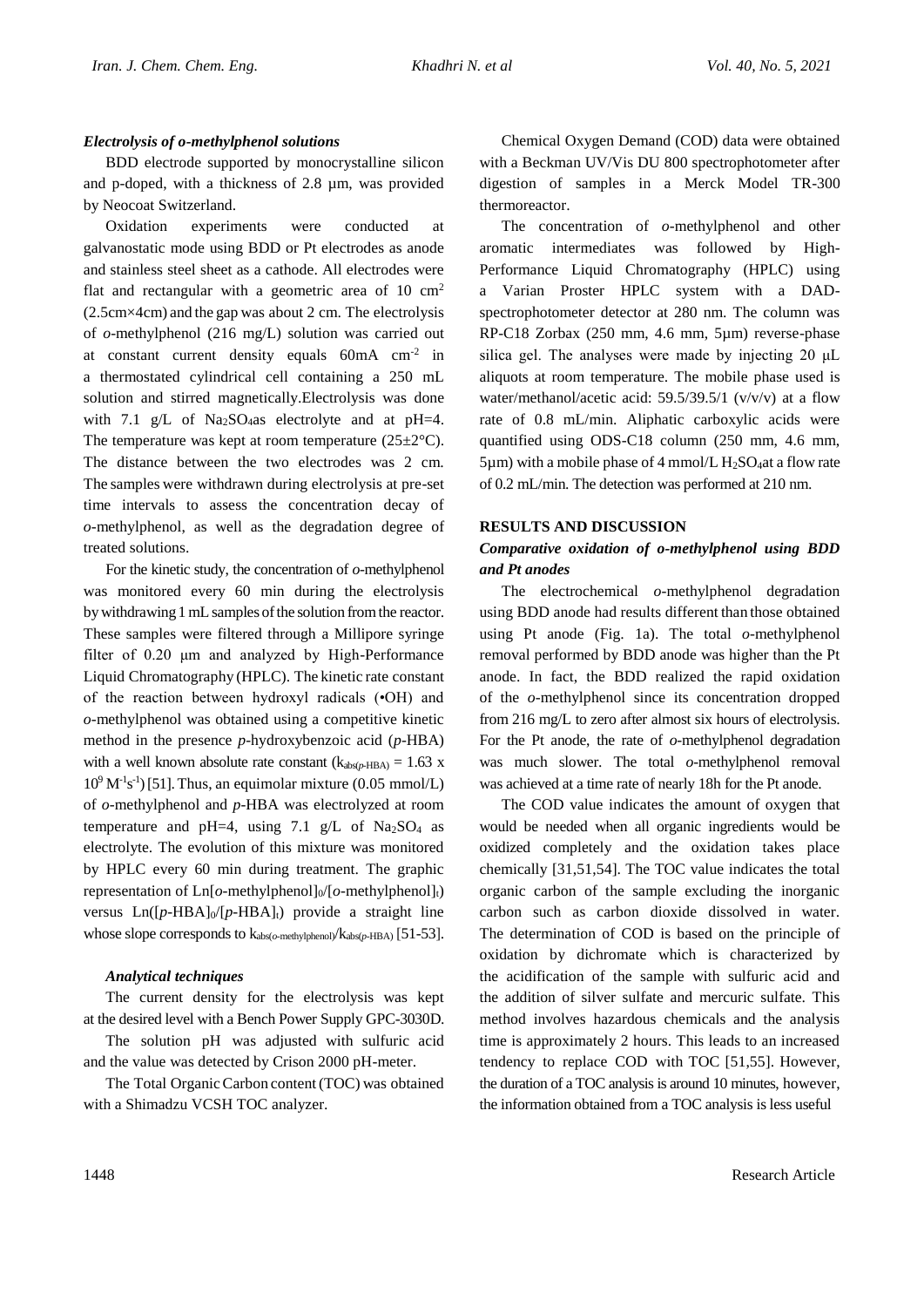than that obtained from the COD analysis. Indeed, the TOC test does not differentiate between compounds having the same number of carbon atoms at different stages of oxidation and will therefore produce different oxygen demand results [21,51,55].

The BDD and Pt anodes showed a big difference in the effectiveness of TOC removal (Fig. 1b). The reproducibility of the electrochemical treatments referring to *o*-methylphenol and TOC degradation was valuable for the two anodes. It appears that with the BDD anode much lower electricity consumption was used to accomplish total *o*-methylphenol and TOC removal, by comparing to that used with the Pt anode. With the Pt anode, the TOC remains in the solutions after the elimination of o-methylphenol proves the development of persistent organic intermediates. According to this behavior, it seems that BDD anode exhibited higher performance than Pt anode for the degradation of *o*-methylphenol. These results are confirmed by other similar have been published for other aromatics [9,20,35,41,56].

The efficiency of the BDD anode compared to the Pt anode could be attributed firstly to the production of a quantity of BDD(•OH) according to Equation (1) which is higher than that of Pt('OH), and secondly to the release of a considerable amount of  $O_2$  according to Equation (2). This situation minimizes the adsorption of BDD('OH) on the surface of the anode and will be readily available for the oxidation of organic products [41].

$$
2BDD(^{\bullet}OH) \rightarrow 2BDD + O_2 + 2H^+ + 2e^-
$$
 (2)

The solution pH also was altered during the electrolysis process (Fig.1c). The pH decreased from the initial value of 4 to below 2.9 while the *o*-methylphenol was being electrochemically oxidized. It was kept at around 2.5 with no sign of an increase in the solutions that were treated by the Pt anode. The pH began to rise after the *o*-methylphenol disappeared from the solution using the BDD anode, and approached 7 when the TOC was completely removed after 8h of electrolysis.

The implication presented in Figure 2 asserts the conclusions obtained in Fig. 1. In fact, the COD abatement as a function of the consumed electrical charges demonstrates that, with BDD electrode, the degradation attains 98% after consumption of electrical charges (Q) of 20 Ah/Lat 8 h.In contrast, the usage of Pt anode allows us to obtain only 68%.





*Fig. 1: Anodic oxidation of 216 mg/L of o-methylphenol on anodes BDD and Pt in 7.1 g/L of Na2SO<sup>4</sup> at 60 mA/cm<sup>2</sup> and 25±2°C. (a) Decay of o-methylphenol concentration, (b) TOC removal, and (c) pH variation.*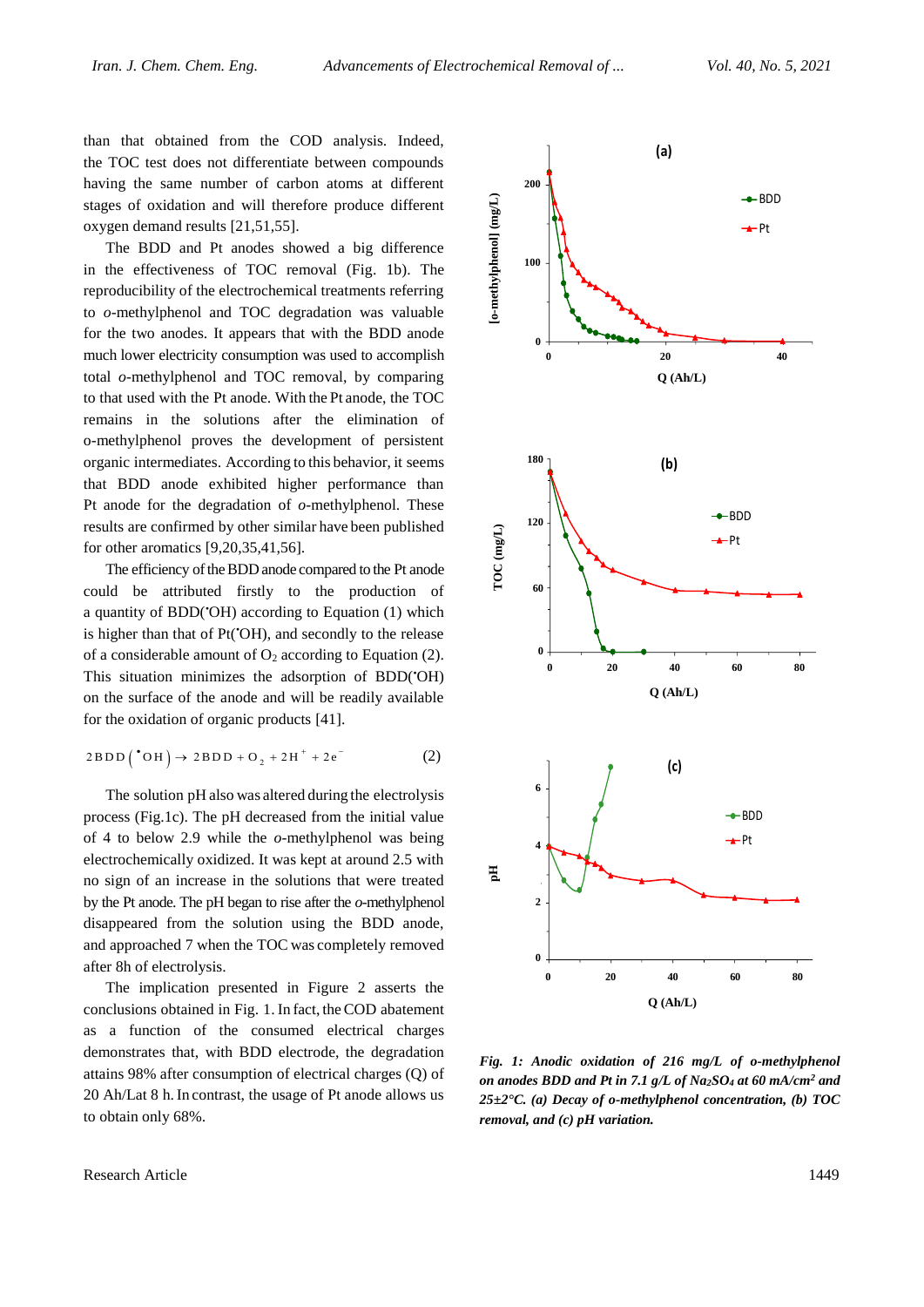

*Fig. 2:Chemical oxygen demand removal for the anodic oxidation of 216 mg/L of o-methylphenol on anodes BDD and Pt in 7.1 g/L Na2SO4, at 60 mA/cm<sup>2</sup> and 25±2°C.*

#### *Kinetics studies of the degradation of o-methylphenol using BDD anode*

The kinetic study of the degradation of *o*-methylphenol with BDD( $^{\circ}$ OH) was carried out by following the variation of the concentration of *o*-methylphenol during the reaction. The degradation curve of *o*-methylphenol (Fig. 3) shows an exponential trend, suggesting pseudo-first-order kinetics of the reaction. This is confirmed by the linear variation of  $Ln(C_0/C_t)$  as a function of time (Fig. 3 insert). The degradation of *o*-methylphenol can be represented by:

$$
-d\left[0-\text{methylphenol}\right]/dt = \qquad (3)
$$

$$
k_{app(o-m \, ethylphenol)} \left[ o - m \, ethylphenol \right]
$$

with,  $k_{app} = 0.0073$  min<sup>-1</sup>: the apparent rate constant. This value is lower than that obtained by Shokri [57] during the study of the degradation of toluene where the apparent constant rate found is 0.0590 min-1 . In this context, Mohadesi et al. [58] showed that the elimination of the COD during the degradation of oil refinery wastewater by the photo-Fenton process follows kinetics of pseudo-first-order.

The oxidation rate of *o*-methylphenolis controlled by the experimental circumstances. In fact, the absolute rate constant of the reaction between *o*-methylphenol and •OH can be determined by the method of competition kinetics with a compound for which the absolute rate constant is known. In order to determine the absolute rate  $(k_{abs})$  of *o*-methylphenol, competitive kinetic experiments (Fig. 4) were achieved in the presence of equal concentrations of



*Fig. 3:Decay of o-methylphenol on BDD anode in 7.1 g/L of Na2SO<sup>4</sup> at 60 mA/cm<sup>2</sup> and 25±2°C. The insert panel shows the kinetic analysis for the corresponding experiments assuming a pseudo-first order reaction.*

*o*-methylphenoland *p*-hydroxybenzoic acid ( $k_{abs(p-HBA)}$  =  $1.63 \times 10^{9} \text{ M}^{-1}\text{s}^{-1}$ ) [51].

$$
-d[p - HBA]/dt = k_{app(p - HBA)}[p - HBA]
$$
 (4)

Supposing that pseudo-first-order kinetics for both *o*-methylphenoland *p*-hydroxybenzoic acid reactions with hydroxyl radicals and no side reactions, apparent rate constants are given by the multiplication between the angular coefficient obtained (2.3044) and *p*-hydroxybenzoic acid absolute constant  $(1.63 \times 10^{9} \text{ M}^{1} \text{ s}^{1})$  showed that the value of the *o*-methylphenol absolute constant in pH 4 was equal to  $3.75 \times 10^9$  M<sup>-1</sup> s<sup>-1</sup>.

#### *Identification and evolution of intermediates*

During the oxidation using the BDD anode, the yellow color of the solution began to fade after 4 hours and disappeared after 8 hours with the total disappearance of *o*-methylphenol. With the usage of Pt anode, in contrast, we notice that the solution turned to dark yellow and brown when the *o*-methylphenol had been completely removed. The color did not fade even after another 24 h of electrolysis. It is generally thought that the yellow color is caused by aromatics compounds [11,59], which are produced by *o*-methylphenol oxidation. The intermediates produced during the oxidation were identified in two stages. The first step included identification of aromatic intermediates. In the second step, the main carboxylic acids formed were identified in separate experiments.

During *o*-methylphenolelectrolysis, the main initial reactions were successively additions of (•OH) on the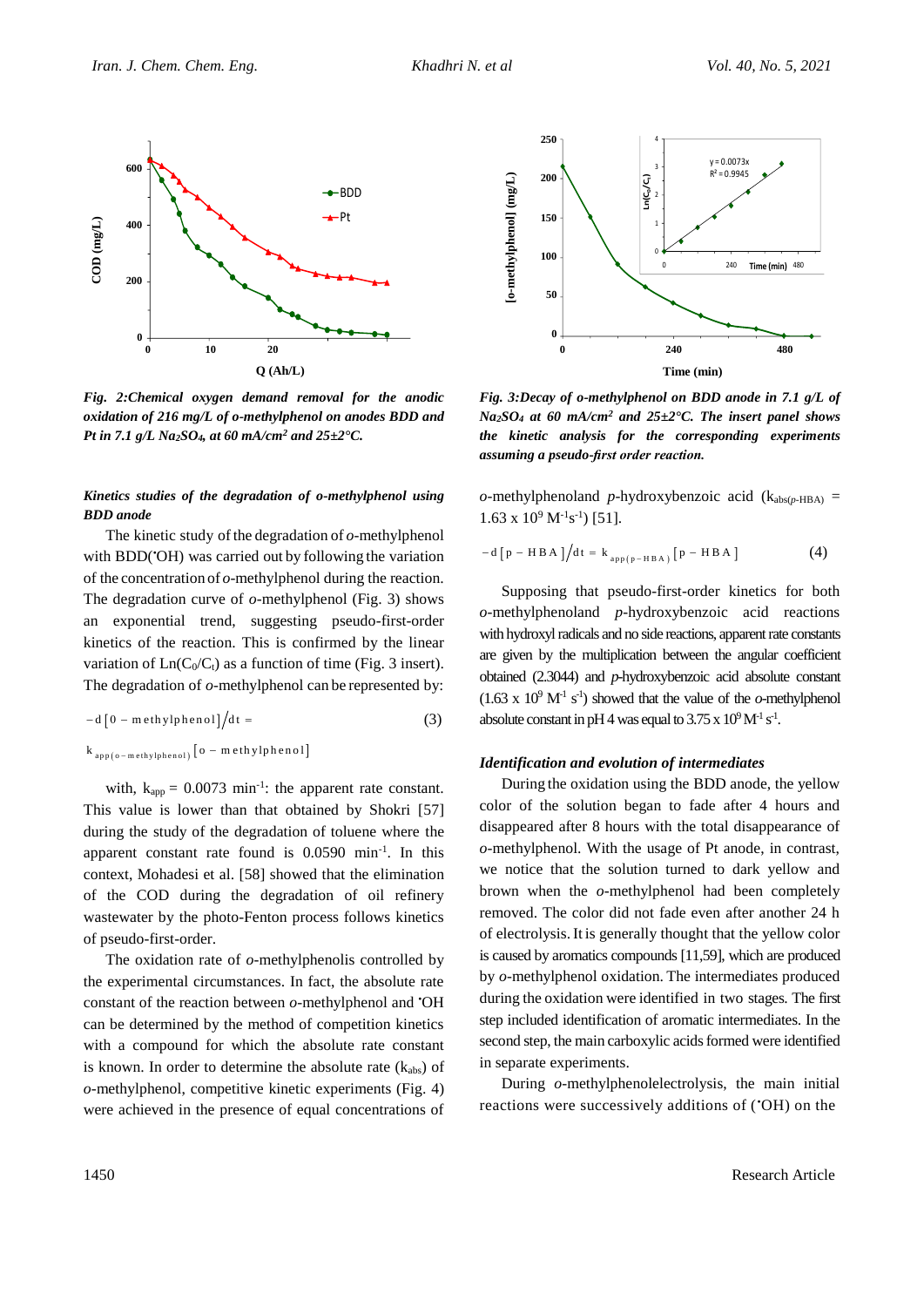

*Fig. 4:Kinetic analysis for the competitive pseudo-first-order reactions of o-methylphenol with hydroxyl radical generated in anodic oxidation with BDD. ([o-cresol]<sup>0</sup> = [4-HBA]<sup>0</sup> = 0.5 mmol*   $L^{-1}$ ,  $I = 60$  mA/cm<sup>2</sup> and  $T = 25 \pm 2$ °C).



*Fig. 5:Evolution of aromatic derivatives formed during anodic oxidation of 216 mg/L of o-methylphenol in 7.1 g/L of Na*<sub>2</sub>*SO<sub>4</sub></sub> at 25*<sup> $\text{ }$ </sup>C, 60 mA/cm<sup>2</sup>, and 25 $\pm$ 2<sup> $\text{ }$ </sup>C. (a) BDD *and (b) Pt.*

aromatic ring, leading to the formation of 3 methylcatechol (tr =  $6.30$  min) and methylhydroquinone  $(tr = 6.70 \text{ min})$ . The same products were detected during the oxidation of cresols by the electro-Fenton process [11].

Fig. 5a illustrates the change in concentration of 3 methylcatechol and methylhydroquinone during the degradation of the *o*-methylphenol. The concentration of these two compounds passes, after 60 minutes of treatment at the BDD anode, by a maximum of 39 and 5 mg/L, respectively. They disappear for a treatment time of 360-420 min (Fig. 5a). Contrary to the preceding case, while using Pt anode, the elimination of 3-methylcatechol and methylhydroquinone is harder and slower than BDD, the disappearance of these products lasts 11 h (Fig. 5b).

The chromatograms of the treated solutions (example in Fig. 6) exposed peaks corresponding to oxalic ( $tr = 7.52$  min), maleic (tr = 9.1 min), pyruvic (tr = 10.6 min), glyoxylic  $(tr = 11.4 \text{ min})$ , formic  $(tr = 13.9 \text{ min})$ , succinic  $(tr = 14.30 \text{ min})$ , acetic (tr = 17 min) and fumaric (tr = 17.4 min) acids. The evolution of carboxylic acids concentration, using BDD and Pt anodes, is illustrated in Fig.7.

Apparently, the majority of these acids are rapidly removed with BDD('OH) more than with Pt('OH). The same behavior has been previously reported [20, 35, 41, 60]. The fumaric, oxalic, and maleic succinic acids are formed from the beginning of the electrolysis with the BDD electrode. A maximum concentration of 12 mg/L is observed for fumaric acid after 60 minutes of reaction and then disappears after 300 minutes. However, succinic acid passes through a maximum (8 mg/L) in 180 minutes of reaction. These acids are formed by the fragmenting of aromatic rings. Maleic, fumaric, succinic, and pyruvic acids, for instance, can be formed by hydroxyls radicals attack to 3-methylcatechol and methylhydroquinone. However, it is noted here that pyruvic acid was undetected using BDD anode, which was not the case when using Pt anode. Formic, acetic, and glyoxylic acids do not begin to form until after 240 min of reaction. The concentration of acetic acid rises rapidly to 5 mg/L at 360 min and drops to nearly 0.5 mg/L at 540 min. The same finding was found for oxalic acid, which attains a maximum content of approximately 10 mg/L at 360 min and drops to 2 mg/L at 540 min. In contrast, at the time of using the Pt anode, acetic acid attains 68 mg/L at 480 min. This indicates that the degradation of this acid is more difficult using Pt(•OH) than BDD(•OH). Besides, the Figure 6b also shows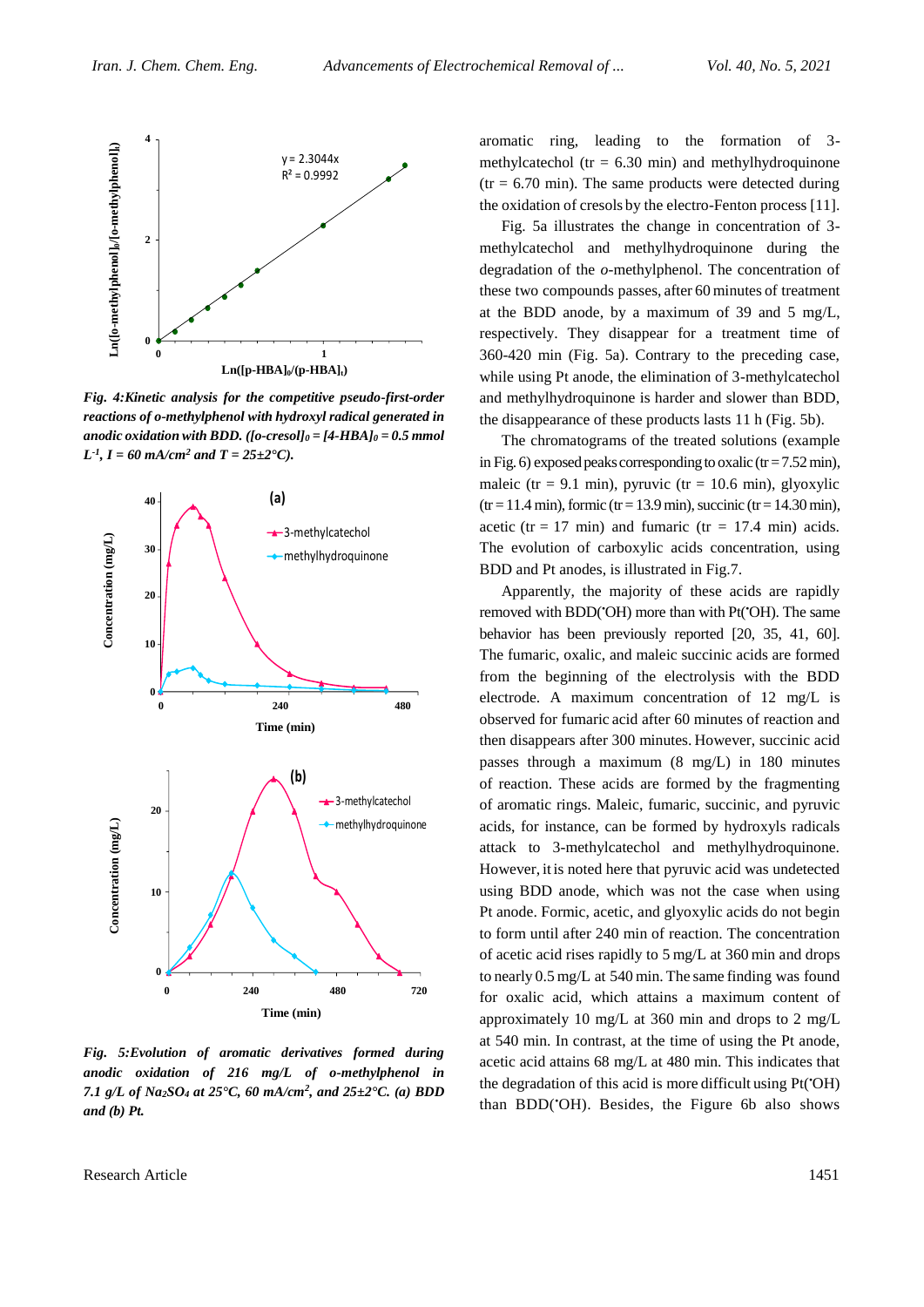

*Fig. 6:Ion exclusion HPLC chromatogram (a) and HPLC chromatogram (b) after 120 min of treatment using BDD anode. 1: oxalic acid, 2: maleic acid, 3: succinic acid, 4: fumaric acid, 1': o-methylphenol, 2': 3-methylcatechol, 3': methylhydroquinone.*



*Fig. 7:Evolution of the concentration of carboxylic acids detected during anodic oxidation of 216 mg/L of o-methylphenol solution*  0 *in 7.1 g*/*L of Na*<sub>2</sub>*SO<sub>4</sub></sub> <i>at 25* $\pm$ 2°*C*, *60 mA*/*cm*<sup>2</sup>, *and 25*°*C*. *(a) BDD and (b) Pt.* 

thepresence of a low oxalic acid concentration with a maximum of 2.7 mg/L at 180 min of reaction, this can be explained by the fact that oxalic acid was rapidly degraded using the Pt anode than BDD anode.

#### *Reaction sequence for o-methylphenol degradation*

Figure8 presents a plausible general pathway for the degradation of *o*-methylphenol by oxidation using BDD electrode. The proposed mechanism takes into account, all products detected during the degradation of*o*-methylphenol in this work. Hydroxyl radical's electrogenerated at the surface of BDD anode react with *o*-methylphenol to produce succinic, glyoxylic, fumaric, and maleic acids. Then, these intermediates undergo a rapid transformation into oxalic and formic acids which are mineralized to  $CO<sub>2</sub>$  and  $H<sub>2</sub>O$  at the end of the process.

#### **CONCLUSIONS**

The degradation of *o*-methylphenol at pH 4.0 has been studied by oxidation with BDD and Pt anodes. *o*-methylphenol has been rapidly mineralized at the BDD anode; however, its degradation was considerably slower at Pt anode. The intermediate products of electrochemical *o*-methylphenol degradation, including 3-methylcatechol, methylhydro-quinone, and organic acids, have been subsequently oxidized rapidly by the BDD anode but accumulated in the case of Pt anode. Maleic acid formed from ring cleavage can be oxidized directly to oxalic acid that can be readily mineralized by electrochemical oxidation. However, at the Pt anode, this reaction seems to be more difficult. The accumulation of aromatic intermediates produces stable polymers and complex compounds. In addition, maleic acid undergoes a slow electrochemical degradation process involving the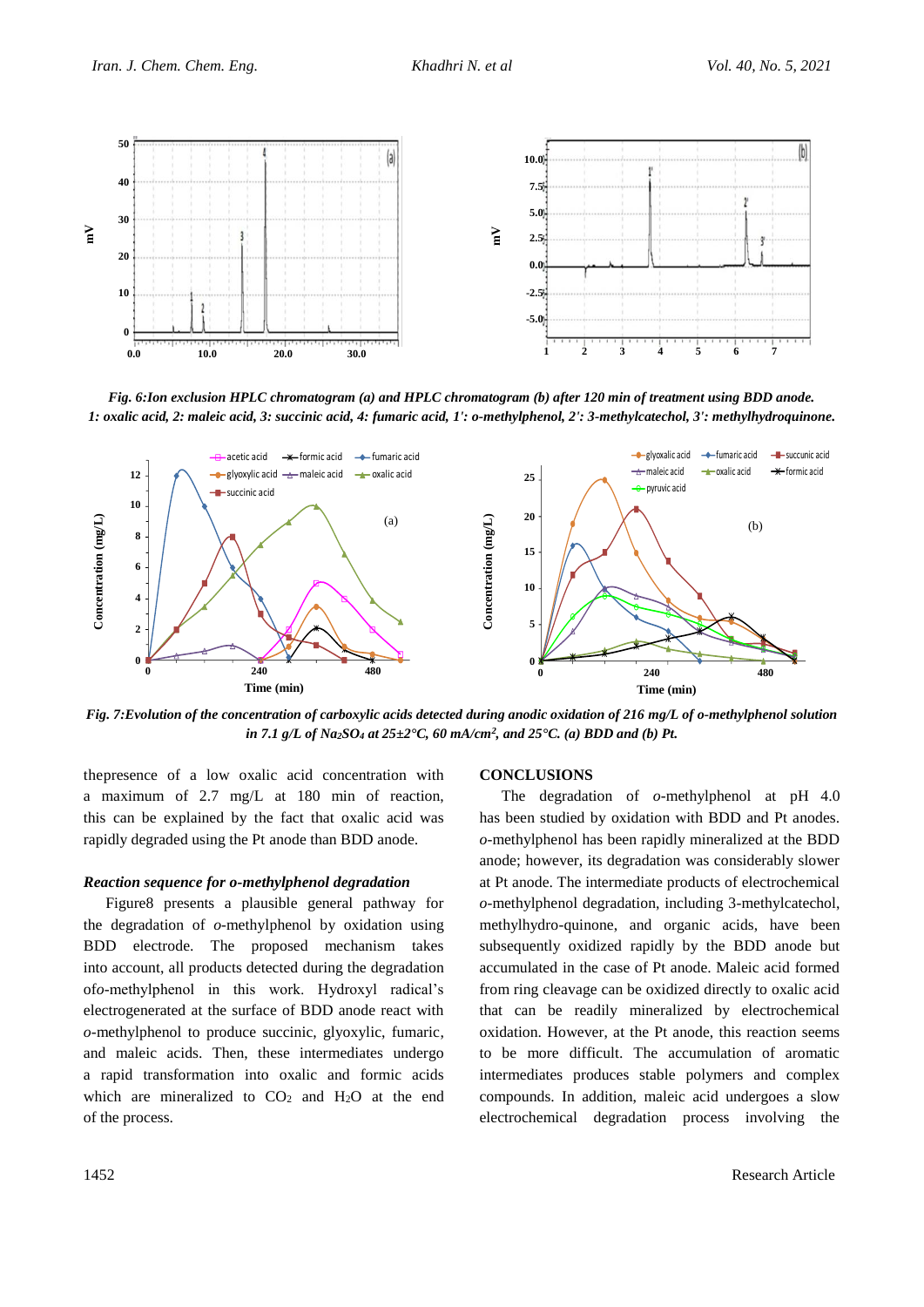

*Fig. 8:Proposed reaction pathway for the degradation of o-methylphenol under anodic oxidation process.*

formation of a number of intermediate organic acids, including glyoxylic and acetic acids.

Kinetics of the oxidation of *o*-methylphenol by hydroxyl radicals was also investigated and showed that it fitted well with pseudo-first-order. Using competition kinetics method, the absolute rate constant was estimated to be  $3.75 \times 10^9$  M<sup>-1</sup> s<sup>-1</sup>.

This study reports for the effective degradation of *o*-methylphenol by an anodic oxidation process, which was shown to be a highly efficient technology for the oxidation of *o*-methylphenol and the degradation of its aqueous solution. The best results were obtained by using the BDD anode compared to Pt anode.

#### **Acknowledgments**

The authors would like to express their deep gratitude to Professor Mohamed Naceur Belgacem, the director of Grenoble INP-Pagora and Agefpi, for his valuable advice and assistance, and also to the Tunisian Ministry of Higher Education for its financial support.

*Received : Feb. 5, 2020 ; Accepted :May 11, 2020*

#### **REFERENCES**

[1] Daughton C.G., Ternes T.A., Pharmaceuticals and [Personal Care Products in the Environment: Agents](https://ehp.niehs.nih.gov/doi/10.1289/ehp.99107s6907)  [of Subtle Change,](https://ehp.niehs.nih.gov/doi/10.1289/ehp.99107s6907) *Environ. Health Perspect.,* **107**: 907–938 (1999)

- [2] De Sousa Ribeiro L.A.,Thim G.P., Alvarez-Mendez M.O., dos Reis Coutinho A., de Moraes N.P., Rodrigues L.A., [Preparation, Characterization, and Application of](https://link.springer.com/article/10.1007/s41742-018-0128-5)  [Low-Cost Açaı Seed Based Activated Carbon for](https://link.springer.com/article/10.1007/s41742-018-0128-5)  [Phenol Adsorption,](https://link.springer.com/article/10.1007/s41742-018-0128-5) *Int. J. Environ. Res.,* **12**:755–764 (2018)
- [3] Dey S., Mukherjee S., Kinetic Modeling and Factorial [Design for Co-Biodegradation](https://www.sciencedirect.com/science/article/pii/S2214785316303595) of Phenol and M-[Cresol for Aerobic Batch Reactor System](https://www.sciencedirect.com/science/article/pii/S2214785316303595)*, Mater. Today Proc.,***3**:3450–3460 (2016)
- [4] Escudero C.J., Iglesias O., Dominguez S., Rivero M.J., Ortiz I., [Performance of Electrochemical Oxidation](https://www.sciencedirect.com/science/article/pii/S0301479716302201)  [and Photocatalysis in Terms of Kinetics and Energy](https://www.sciencedirect.com/science/article/pii/S0301479716302201)  [Consumption. New Insights into the P-Cresol Degradation,](https://www.sciencedirect.com/science/article/pii/S0301479716302201) *J. Environ. Manag.,* **195**:117–124 (2017).
- [5] Gorito A.M., Ribeiro A.R., Almeida C.M.R., Silva A.M.T., [A Review on the Application of](https://www.sciencedirect.com/science/article/pii/S0269749116320383)  [Constructed Wetlands for the Removal of Priority](https://www.sciencedirect.com/science/article/pii/S0269749116320383)  [Substances and Contaminants of Emerging Concern](https://www.sciencedirect.com/science/article/pii/S0269749116320383)  [Listed In Recently Launched EU Legislation.](https://www.sciencedirect.com/science/article/pii/S0269749116320383) *Environ. Pollut.* **227**:428–443 (2017).
- [6] Kumar A., Jena H.M., [Removal of Methylene Blue](https://www.sciencedirect.com/science/article/pii/S0959652616310733)  [and Phenol onto](https://www.sciencedirect.com/science/article/pii/S0959652616310733) Prepared Activated Carbon from Fox Nutshell [by Chemical Activation in Batch and Fixed-](https://www.sciencedirect.com/science/article/pii/S0959652616310733)[Bed Column,](https://www.sciencedirect.com/science/article/pii/S0959652616310733) *J.Clean. Prod.,* **137**: 1246–1259 (2016)
- [7] Sanders J.M., Bucher J.R., Peckham J.C., Kissling G.E., Hejtmancik M.R., Chhabra R.S., [Carcinogenesis](https://www.sciencedirect.com/science/article/pii/S0300483X08005751)  Studies of [Cresols](https://www.sciencedirect.com/science/article/pii/S0300483X08005751) in Rats and Mice, *Toxicology,* **257**: 33–39 (2009).
- [8] Flox C., Arias C., Brillas E., Savall A., Serrano K.G., [Electrochemical Incineration of Cresols:](https://www.sciencedirect.com/science/article/pii/S0045653508014690) A Comparative Study Between PbO<sub>2</sub> and Boron-Doped [Diamond Anodes,](https://www.sciencedirect.com/science/article/pii/S0045653508014690) *Chemosphere,* **74**: 1340–1347 (2009).
- [9] Chen H.W., Ku Y., Irawan A., [Photodecomposition](https://www.sciencedirect.com/science/article/pii/S0045653507005784)  of o-cresol by UV-LED/TiO<sup>2</sup> [Process with Controlled](https://www.sciencedirect.com/science/article/pii/S0045653507005784)  [Periodic Illumination,](https://www.sciencedirect.com/science/article/pii/S0045653507005784) *Chemosphere,* **69**: 184–190 (2007).
- [10] Nguyen A.T., Hsieh C.T., Juang R.S., [Substituent](https://www.sciencedirect.com/science/article/pii/S1876107016000183)  [Effects on Photo Degradation of Phenols In Binary](https://www.sciencedirect.com/science/article/pii/S1876107016000183)  Mixtures by Hybrid  $H_2O_2$  and TiO<sub>2</sub> Suspensions [Under UV Irradiation,](https://www.sciencedirect.com/science/article/pii/S1876107016000183) *J. Taiwan Inst. Chem. E,* **62**: 68–75 (2016).
- [11] Kavitha V., Palanivelu K., [Destruction of Cresols](https://www.sciencedirect.com/science/article/pii/S0043135405002538)  [by Fenton Oxidation Process,](https://www.sciencedirect.com/science/article/pii/S0043135405002538) *Water Res.,* **39**: 3062– 3072 (2005).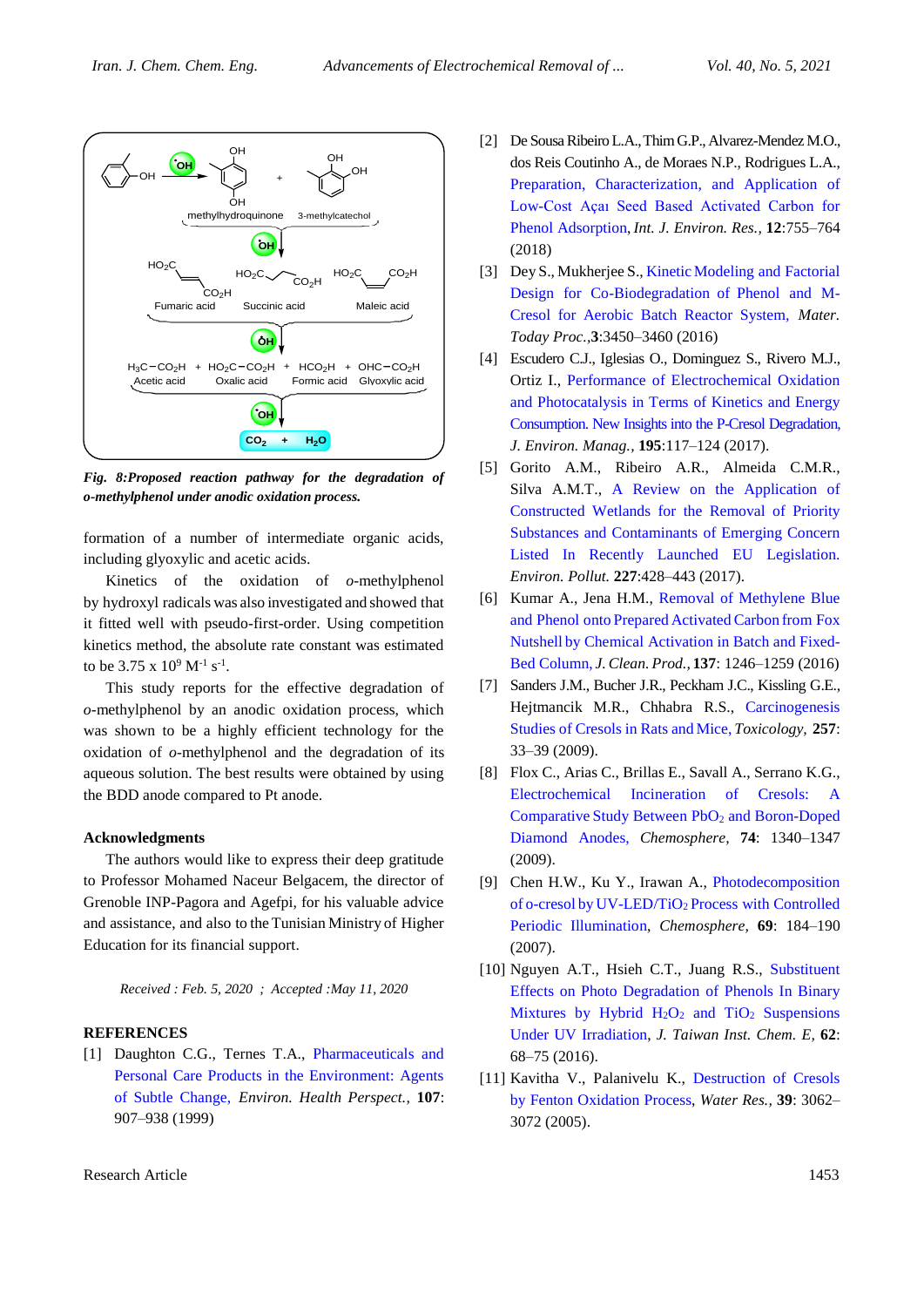- [12] Coria G., Sires I., Brillas E., Nava J.L., [Influence of](https://www.sciencedirect.com/science/article/pii/S1385894716309585)  [the Anode Material on the Degradation of Naproxen](https://www.sciencedirect.com/science/article/pii/S1385894716309585)  [by Fenton-Based Electrochemical Processes,](https://www.sciencedirect.com/science/article/pii/S1385894716309585) *Chem. Eng. J.,* **304**: 817–825 (2016).
- [13] El-Ghenymy A., Rodriguez R.M., Arias C., Centellas F., Garrido J.A., Cabot P.L., Brillas E., [Electro-Fenton](https://www.sciencedirect.com/science/article/pii/S1572665713002117)  [and Photoelectro-Fenton Degradation of the](https://www.sciencedirect.com/science/article/pii/S1572665713002117)  [Antimicrobial Sulfamethazine](https://www.sciencedirect.com/science/article/pii/S1572665713002117) Using A Boron-Doped [Diamond Anode and an Air-Diffusion Cathode,](https://www.sciencedirect.com/science/article/pii/S1572665713002117) *J. Electroanal. Chem.* **701**: 7–13 (2013).
- [14] Flox C., Cabot P.L., Centellas F., Garrido J.A., Rodriguez R.M., Arias C., Brillas E., [Solar](https://www.sciencedirect.com/science/article/pii/S0926337307000951)  [Photoelectro-Fenton Degradation of Cresols Using a](https://www.sciencedirect.com/science/article/pii/S0926337307000951) Flow Reactor with a [Boron-Doped Diamond Anode,](https://www.sciencedirect.com/science/article/pii/S0926337307000951) *Appl. Catal. B Environ.,* **75**: 17–28 (2007).
- [15] Garcia-Segura S., Cavalcanti E.B., Brillas E., [Mineralization of the Antibiotic Chloramphenicol by](https://www.sciencedirect.com/science/article/pii/S0926337313004992)  [Solar Photoelectro-Fenton fromStirred Tank Reactor](https://www.sciencedirect.com/science/article/pii/S0926337313004992)  [to Solar Pre-Pilot Plant,](https://www.sciencedirect.com/science/article/pii/S0926337313004992) *Appl. Catal. B Environ.* **144**: 588–598 (2014).
- [16] Wang H., Wang H.L., Jiang W., [Solar Photocatalytic](https://www.sciencedirect.com/science/article/pii/S0045653509000472)  [Degradation of 2,6-dinitro-p-cresol \(DNPC\) Using](https://www.sciencedirect.com/science/article/pii/S0045653509000472)  [Multi-Walled Carbon Nanotubes \(MWCNTs\)–TiO](https://www.sciencedirect.com/science/article/pii/S0045653509000472)<sup>2</sup> [Composite Photocatalysts,](https://www.sciencedirect.com/science/article/pii/S0045653509000472) *Chemosphere,* **75**: 1105– 1111 (2009).
- [17] Valsania M.C., Fasano F., Richardson S.D., Vincenti M., [Investigation of the Degradation of Cresols in the](https://www.sciencedirect.com/science/article/pii/S0043135412001431)  [Treatments with Ozone,](https://www.sciencedirect.com/science/article/pii/S0043135412001431) *Water Res.,* **46**: 2795–2804 (2012).
- [18] Chu Y., Zhang D., Liu L., Qian Y., Li L., [Electrochemical Degradation of M-Cresol Using](https://www.sciencedirect.com/science/article/pii/S0304389413001945)  [Porous Carbon-Nanotube-Containing Cathode and](https://www.sciencedirect.com/science/article/pii/S0304389413001945)  Ti/SnO<sub>2</sub>-Sb<sub>2</sub>O<sub>5</sub>-IrO<sub>2</sub>Anode: Kinetics, Byproducts [And Biodegradability,](https://www.sciencedirect.com/science/article/pii/S0304389413001945) *J. Hazard. Mater.,* **252–253**: 306–312 (2013).
- [19] Rajkumar D., Palanivelu K., [Electrochemical](https://pubs.acs.org/doi/10.1021/ie020759e)  [Degradation of Cresols for Wastewater Treatment,](https://pubs.acs.org/doi/10.1021/ie020759e) *Ind. Eng. Chem. Res.,***42**:1833–1839 (2003).
- [20] Zazou H., Oturan N., Sonmez-Celebi M., Hamdani M., Oturan M.A., [Mineralization of Chlorobenzene in](https://www.sciencedirect.com/science/article/pii/S1572665716302156)  [Aqueous Medium by Anodic Oxidation and Electro-](https://www.sciencedirect.com/science/article/pii/S1572665716302156)[Fenton Processes Using Pt or BDD Anode And Carbon](https://www.sciencedirect.com/science/article/pii/S1572665716302156)  [Felt Cathode,](https://www.sciencedirect.com/science/article/pii/S1572665716302156) *J. Electroanal. Chem.*, **774**: 22–30 (2016).
- [21] Duan X., Ma F., Yuan Z., Chang L., Jin X., [Electrochemical Degradation of Phenol in Aqueous](https://www.sciencedirect.com/science/article/pii/S1876107012001447)  [Solution Using PbO](https://www.sciencedirect.com/science/article/pii/S1876107012001447)<sup>2</sup> Anode, *J. Taiwan Inst. Chem. Eng.,* **44**: 95–102 (2013).
- [22] Ghalwa N.A., Hamada M., Abu Shawish H.M., Shubair O., Electrochemical [Degradation of Linuron](https://www.sciencedirect.com/science/article/pii/S187853521100219X)  in Aqueous Solution Using  $Pb/PbO<sub>2</sub>$  and  $C/PbO<sub>2</sub>$ [Electrodes,](https://www.sciencedirect.com/science/article/pii/S187853521100219X) *Arab. J. Chem.,* **9**: S821–S828 (2016)
- [23] He Y., Huang W., Chen R., Zhang W., Lin H., Li H., Anodic [Oxidation of Aspirin on PbO](https://www.sciencedirect.com/science/article/pii/S1383586615302033)2, BDD and Porous Ti/BDD Electrodes: Mechanism, [Kinetics and Utilization](https://www.sciencedirect.com/science/article/pii/S1383586615302033)  [Rate,](https://www.sciencedirect.com/science/article/pii/S1383586615302033) *Sep. Purif. Technol.*, **156**: 124–131 (2015).
- [24] He Y., Wang X., Huang W., Chen R., Zhang W., Li H., Lin H., [Hydrophobic Networked PbO](https://www.sciencedirect.com/science/article/pii/S0045653517317290)<sub>2</sub>Electrode for [Electrochemical Oxidation of Paracetamol Drug and](https://www.sciencedirect.com/science/article/pii/S0045653517317290)  [Degradation](https://www.sciencedirect.com/science/article/pii/S0045653517317290) Mechanism Kinetics, *Chemosphere* **193**: 89–99 (2018)
- [25] He Y., Lin H., Guo Z., Zhang W., Li H., Huang W., Recent Developments and [Advances in Boron-Doped](https://www.sciencedirect.com/science/article/pii/S1383586617342570)  [Diamond Electrodes for Electrochemical Oxidation](https://www.sciencedirect.com/science/article/pii/S1383586617342570)  [of Organic Pollutants,](https://www.sciencedirect.com/science/article/pii/S1383586617342570) *Sep. Purif. Technol.,* **212**: 802– 821 (2019)
- [26] Bagastyo A.Y., Batstone D.J., Rabaey K., Radjenovic J., [Electrochemical Oxidation of Electrodialysed Reverse](https://www.sciencedirect.com/science/article/pii/S0043135412007154) [Osmosis Concentrate on Ti/Pt-IrO](https://www.sciencedirect.com/science/article/pii/S0043135412007154)<sub>2</sub>, Ti/SnO<sub>2</sub>-Sb and [Boron-Doped Diamond Electrodes,](https://www.sciencedirect.com/science/article/pii/S0043135412007154) *Water Res.*, **47**: 242–250 (2013)
- [27] Palma-GoyesR.E., Vazquez-ArenasJ.,Torres-Palma R.A., Ostos C., Ferraro F., Gonzalez I., [The Abatement of](https://www.sciencedirect.com/science/article/pii/S0013468615014085)  [Indigo Carmine Using Active Chlorine](https://www.sciencedirect.com/science/article/pii/S0013468615014085)  [Electrogenerated on Ternary](https://www.sciencedirect.com/science/article/pii/S0013468615014085) Sb<sub>2</sub>O<sub>5</sub>-Doped Ti/RuO<sub>2</sub>-ZrO2[Anodes in a Filter-Press FM01-LC Reactor,](https://www.sciencedirect.com/science/article/pii/S0013468615014085) *Electrochim. Acta*, **174**: 735–744 (2015)
- $[28]$  Zhu Q., Hu H., Li G., Zhu C., Yu Y., TiO<sub>2</sub> nanotube Arrays Rafted with  $MnO<sub>2</sub>Nanosheets$  as High-[Performance Anode for Lithium Ion Battery.](https://www.sciencedirect.com/science/article/pii/S0013468615000432) *Electrochim. Acta* **156**: 252–260 (2015)
- [29] Wang Y., Shen C., Zhang M., Zhang B., Yu Y., [The](https://www.sciencedirect.com/science/article/pii/S1385894716303461)  [Electrochemical Degradation of Ciprofloxacin Using](https://www.sciencedirect.com/science/article/pii/S1385894716303461)  a SnO2[-Sb/Ti Anode: Influencing Factors, Reaction](https://www.sciencedirect.com/science/article/pii/S1385894716303461)  [Pathways and Energy Demand,](https://www.sciencedirect.com/science/article/pii/S1385894716303461) *Chem. Eng. J.*, **296**: 79–89 (2016)
- [30] Da Silva S.W., Navarro E.M.O., Rodrigues M.A.S., Bernardes A.M., Pérez-Herranz V., [Using p-Si/BDD](https://www.sciencedirect.com/science/article/pii/S1572665718307173)  [Anode for the Electrochemical Oxidation of](https://www.sciencedirect.com/science/article/pii/S1572665718307173)  [Norfloxacin,](https://www.sciencedirect.com/science/article/pii/S1572665718307173) *J. Electroanal. Chem.*, **832**: 112–120 (2019)
- [31] RabaaouiN.,SaadM.K.,Moussaoui Y., Allagui M.S., Bedoui A., Elaloui E., [Anodic Oxidation of](https://www.sciencedirect.com/science/article/pii/S0304389413001362)  [O-Nitrophenol On BDD Electrode: Variable Effects](https://www.sciencedirect.com/science/article/pii/S0304389413001362)  [And Mechanisms Of Degradation.](https://www.sciencedirect.com/science/article/pii/S0304389413001362) *J. Hazard. Mater.* **250-251**: 447–453 (2013)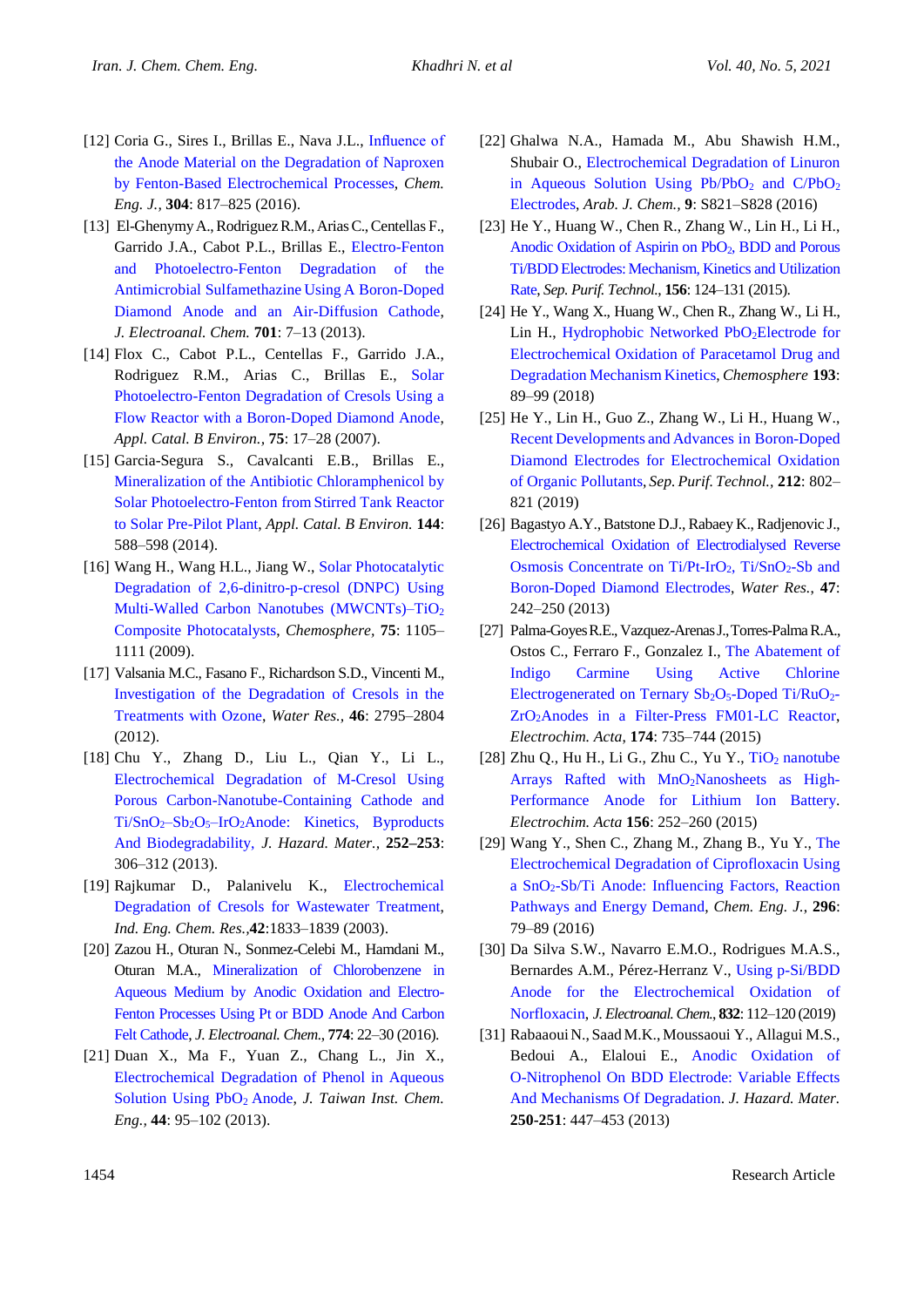- [32] Rabaaoui N., Moussaoui Y., Allagui M.S., Bedoui A., Elaloui E., [Anodic Oxidation of Nitrobenzene](https://www.sciencedirect.com/science/article/pii/S1383586613000695)  on BDD Electrode: Variable [Effects and Mechanisms](https://www.sciencedirect.com/science/article/pii/S1383586613000695)  [of Degradation,](https://www.sciencedirect.com/science/article/pii/S1383586613000695) *Sep. Purif. Technol.*, **107**: 318–323 (2013)
- [33] Saad M.K., Rabaaoui N., Elaloui E., Moussaoui Y., [Mineralization of p-Methylphenol in Aqueous](https://www.sciencedirect.com/science/article/pii/S1383586616310516)  [Medium by Anodic Oxidation with a](https://www.sciencedirect.com/science/article/pii/S1383586616310516) Boron-Doped [Diamond Electrode,](https://www.sciencedirect.com/science/article/pii/S1383586616310516) *Sep. Purif. Technol.*, **171**: 157– 163 (2016)
- [34] Pleskov Y.V., Sakharova A.Y., Krotova M.D., Builov L.L., Spitsyn B.V., Photo- [Electrochemical](https://www.sciencedirect.com/science/article/pii/0022072887800931)  [Properties of Semiconductor Diamond,](https://www.sciencedirect.com/science/article/pii/0022072887800931) *J. Electroanal. Chem.*, **228**: 19–27 (1987)
- [35] Brillas E., Thiam A., Garcia-Segura S., [Incineration](https://www.sciencedirect.com/science/article/pii/S1572665716302235)  [of Acidic Aqueous Solutions of Dopamine by](https://www.sciencedirect.com/science/article/pii/S1572665716302235)  [Electrochemical Advanced Oxidation Processes with](https://www.sciencedirect.com/science/article/pii/S1572665716302235)  [Pt and BDD Anodes,](https://www.sciencedirect.com/science/article/pii/S1572665716302235) *J. Electroanal. Chem.*, **775**: 189–197 (2016).
- [36] Vatistas N., [Electrocatalytic Properties of BDD](https://www.hindawi.com/journals/ijelc/2012/507516/)  [Anodes: It's Loosely Adsorbed Hydroxyl Radicals.](https://www.hindawi.com/journals/ijelc/2012/507516/) *Inter. J. Electrochem.* **7**: 507–516 (2012)
- [37] Brinzila C.I., Pacheco M.J., CiriacoL., Ciobanu R.C., Lopes A., Electro degradation [of tetracycline on BDD](https://www.sciencedirect.com/science/article/pii/S1385894712010145)  [anode.](https://www.sciencedirect.com/science/article/pii/S1385894712010145) *Chem. Eng. J.* **209**: 54–61 (2012)
- [38] Ignaczak A., Santos E., Schmickler W., da Costa T.F., [Oxidation of Oxalic Acid on Boron-Doped Diamond](https://www.sciencedirect.com/science/article/pii/S1572665717308287)  [Electrode in Acidic Solutions,](https://www.sciencedirect.com/science/article/pii/S1572665717308287) *J. Electroanal. Chem.*, **819**: 410–416 (2018)
- [39] Sourour C.E., Marco P., Giacoma C., [Veratric Acid](https://onlinelibrary.wiley.com/doi/10.1002/jctb.2731)  [Treatment by Anodic Oxidation with BDD Anode,](https://onlinelibrary.wiley.com/doi/10.1002/jctb.2731) *J. Chem. Technol. Biotechnol.*, **87**: 381–386 (2012)
- [40] WuW., Huang Z.H., LimT.T., [A Comparative Study](https://www.sciencedirect.com/science/article/pii/S2213343716302044)  [on Electrochemical Oxidation of Bisphenol A by](https://www.sciencedirect.com/science/article/pii/S2213343716302044)  [Boron-Doped Diamond Anode and Modified SnO](https://www.sciencedirect.com/science/article/pii/S2213343716302044)2- [Sb Anodes: Influencing Parameters and Reaction](https://www.sciencedirect.com/science/article/pii/S2213343716302044)  [Pathways,](https://www.sciencedirect.com/science/article/pii/S2213343716302044) *J. Environ. Chem. Eng.*, **4**: 2807–2815 (2016)
- [41] Dominguez C.M., Oturan N., Romero A., Santos A., Oturan M.A., [LindaneDegradation by Electrooxidation](https://www.sciencedirect.com/science/article/pii/S0043135418301441)  Process: [Effect of Electrode Materials on Oxidation and](https://www.sciencedirect.com/science/article/pii/S0043135418301441)  [Mineralization Kinetics,](https://www.sciencedirect.com/science/article/pii/S0043135418301441)*Water Res.***135**: 220–230 (2018).
- [42] Orbay O., Gao S., Barbaris B., Rupp E., Saez E., Arnold R.G., Betterton E.A., Catalytic [Dechlorination](https://www.sciencedirect.com/science/article/pii/S0926337307003153)  [of Gas-Phase Perchloroethylene under Mixed Redox](https://www.sciencedirect.com/science/article/pii/S0926337307003153)  [Conditions,](https://www.sciencedirect.com/science/article/pii/S0926337307003153) *Appl. Catal. B,* **79**: 43–52 (2008)
- [43] Shafiei M., Richardson J.T., [Dechlorination of](https://www.sciencedirect.com/science/article/pii/S0926337304003704)  [Chlorinated Hydrocarbons by Catalytic Steam](https://www.sciencedirect.com/science/article/pii/S0926337304003704)  [Reforming,](https://www.sciencedirect.com/science/article/pii/S0926337304003704) *Appl. Catal. B,* **54**: 251–259 (2004)
- [44] Bogdanowicz R., Fabianska A., Golunski L., Sobaszek M., Gnyba M., Ryl J., Darowicki K., Ossowski T., Janssens S.D., Haenen K., Siedlecka E.M., [Influence of the Boron Doping Level on the](https://www.sciencedirect.com/science/article/pii/S0925963513001702)  [Electrochemical Oxidation of the Azo Dyes at](https://www.sciencedirect.com/science/article/pii/S0925963513001702)  [Si/BDD Thin Film Electrodes,](https://www.sciencedirect.com/science/article/pii/S0925963513001702) *Diam. Relat. Mater.* **39**: 82–88 (2013)
- [45] Sires I., Brillas E., [Remediation of Water Pollution](https://www.sciencedirect.com/science/article/pii/S0160412011002108)  [Caused by Pharmaceutical Residues Based on](https://www.sciencedirect.com/science/article/pii/S0160412011002108)  [Electrochemical Separation and Degradation](https://www.sciencedirect.com/science/article/pii/S0160412011002108)  [Technologies: A Review,](https://www.sciencedirect.com/science/article/pii/S0160412011002108) *Environ. Int.*, **40**: 212–229 (2012)
- [46] Sakkas V.A., Islam M.A., Stalikas C., Albanis T.A., [Photocatalytic Degradation Using Design of](https://www.sciencedirect.com/science/article/pii/S0304389409017014)  [Experiments: A Review And Example of the Congo](https://www.sciencedirect.com/science/article/pii/S0304389409017014)  [Red Degradation,](https://www.sciencedirect.com/science/article/pii/S0304389409017014) *J. Hazard. Mater.*, **175**: 33–44 (2010)
- [47] Ilzarbe, L., Álvarez M.J., Viles E., Tanco M., [Practical Applications of Design of Experiments](https://onlinelibrary.wiley.com/doi/10.1002/qre.909)  [in the Field of Engineering. A Bibliographical](https://onlinelibrary.wiley.com/doi/10.1002/qre.909)  [Review.](https://onlinelibrary.wiley.com/doi/10.1002/qre.909) *Qual. Reliab. Eng. Int.* **24**: 417–428 (2008).
- [48] Shokri A., [The treatment of Spent Caustic in the](https://doi.org/10.5004/dwt.2018.22248)  [Wastewater of Olefin Units by Ozonation Followed](https://doi.org/10.5004/dwt.2018.22248)  [by Electrocoagulation Process,](https://doi.org/10.5004/dwt.2018.22248) *Desalin. Water Treat.* **111**: 173–182 (2018)
- [49] Shokri A., [Application of Sono–Photo](https://link.springer.com/article/10.1007/s40090-018-0159-y)-Fenton [Process for Degradation of Phenol Derivatives](https://link.springer.com/article/10.1007/s40090-018-0159-y)  in Petrochemical Wastewater Using Full Factorial Design of [Experiment,](https://link.springer.com/article/10.1007/s40090-018-0159-y) *Int. J. Ind. Chem.* **9**: 295–303 (2018).
- [50] Mohadesi M., Shokri A., [Evaluation of Fenton and](https://doi.org/10.5004/dwt.2017.21182)  [Photo-Fenton Processes for the Removal of](https://doi.org/10.5004/dwt.2017.21182)  [P-Chloronitrobenzene in Aqueous Environment](https://doi.org/10.5004/dwt.2017.21182)  [Using Box–Behnken Design Method,](https://doi.org/10.5004/dwt.2017.21182) *Desalination Water Treat.* **81**: 199–208 (2017)
- [51] Pimentel M., Oturan N., Dezotti M., Oturan M.A., [Phenol Degradation by Advanced Electrochemical](https://www.sciencedirect.com/science/article/pii/S0926337308000660)  [Oxidation Process Electro-Fenton Using a](https://www.sciencedirect.com/science/article/pii/S0926337308000660) Carbon [Felt Cathode,](https://www.sciencedirect.com/science/article/pii/S0926337308000660) *Appl. Catal. B Environ.,* **83**: 140–149 (2008)
- [52] Peres J.A., Domínguez J.R., Beltran-Heredia J., [Reaction of Phenolic Acids with Fenton-Generated](https://www.sciencedirect.com/science/article/pii/S0011916409012004)  [Hydroxyl Radicals: Hammett Correlation.](https://www.sciencedirect.com/science/article/pii/S0011916409012004) *Desalination* **252**: 167–171 (2010)